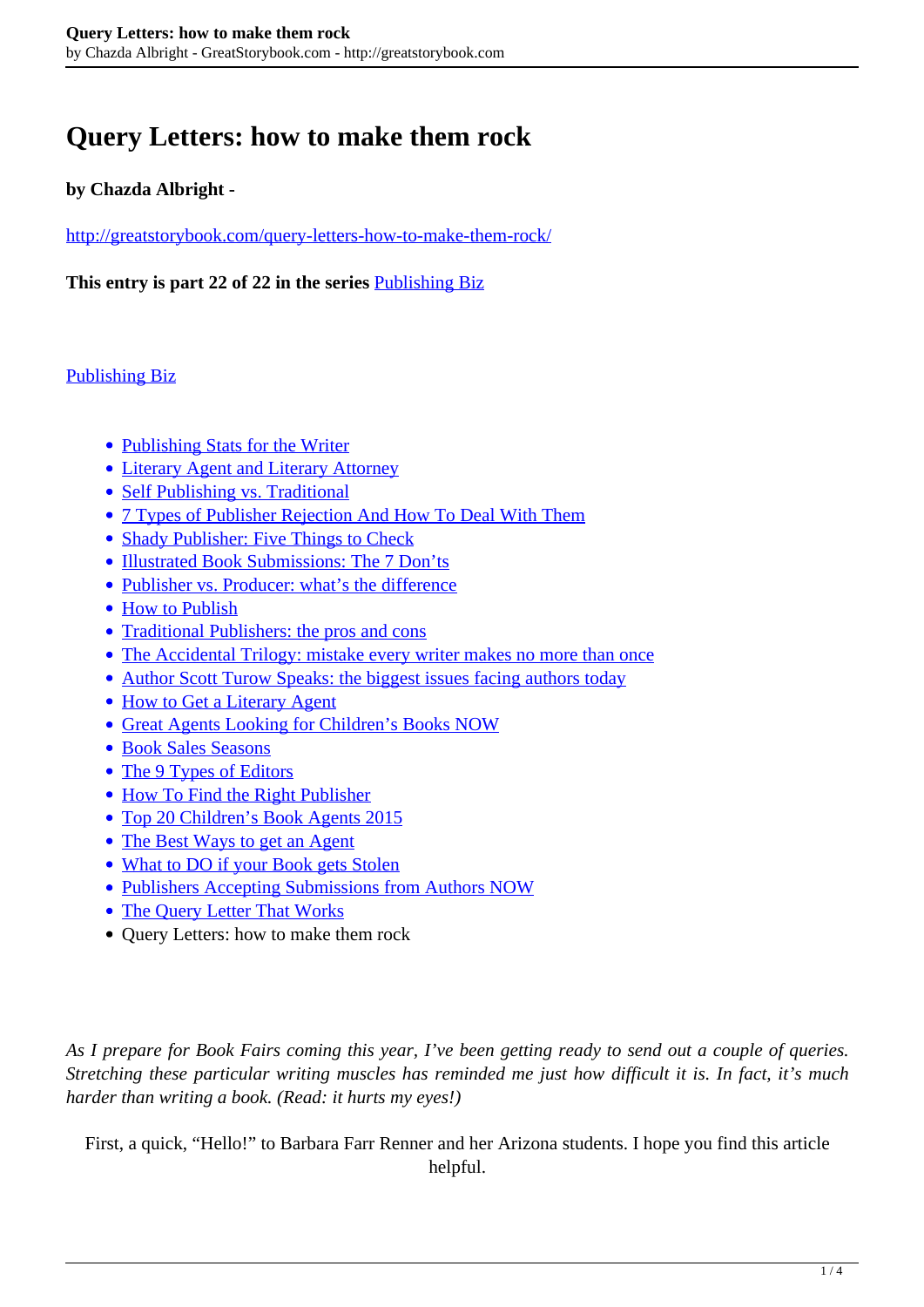## **Getting query letters just right is only half the battle. You've got to know -** *really know* **- who should be getting them. Here's the scoop.**

Artwork by Jonny Lindner.

## **This is what a strong query should do:**

## **1. Address the agent by name.**

Always. Find out **[who should be seeing your query](http://greatstorybook.com/find-the-right-agent-for-you-tips-resources/)** at the company. This boils down to doing your homework. Don't query your fairytale to the agent or editor who is only interested in post-apocalyptic drama. *How* do you actually do that though? *It's easier than you might at first think, but it is time consuming*.

## **Hunt for The Right One**

You hunt down an agency or publisher that you feel matches your interests. You read their website content and peruse the page About Us and/or Who We Are. These are the pages where you'll be able to find out who is actually working on that team.

If the website doesn't offer that kind of information at all, then chances are pretty good that you should pass. This usually happens when the company is too large and wouldn't be interested in someone who doesn't already have an established writing career.

#### **Most companies are approachable and do let you know who they actually are. Those are the ones you want to approach… the approachable ones.**

Most people who love to read and are in the publishing business in some way are happy to share what sorts of books they love. They actually TELL us what they like! It's great. If you have a fantasy novel to pitch but the agent is into "urban fantasy, not high fantasy," then this tells you right away whether you should send them your query - or not.

Most agents today [\(here's my current working list for you](http://greatstorybook.com/agents-looking-for-childrens-books/)) have Twitter accounts and some even build a Wish List of books they'd love to get from writers. They post their list on Twitter. This is incredibly valuable information for writers! Use it.

**Make sure you spell their name correctly!** *Triple-check* **it.** You'd be downright amazed at how often people make mistakes with name spellings.

# **2. Get to the good stuff. Right away.**

Don't start with an introduction of who you are and why you're writing and how nice you are. That's what you do when you meet someone in person - but not how to query.

Unless your query is a follow-up to having spoken with the person, you should most likely start with a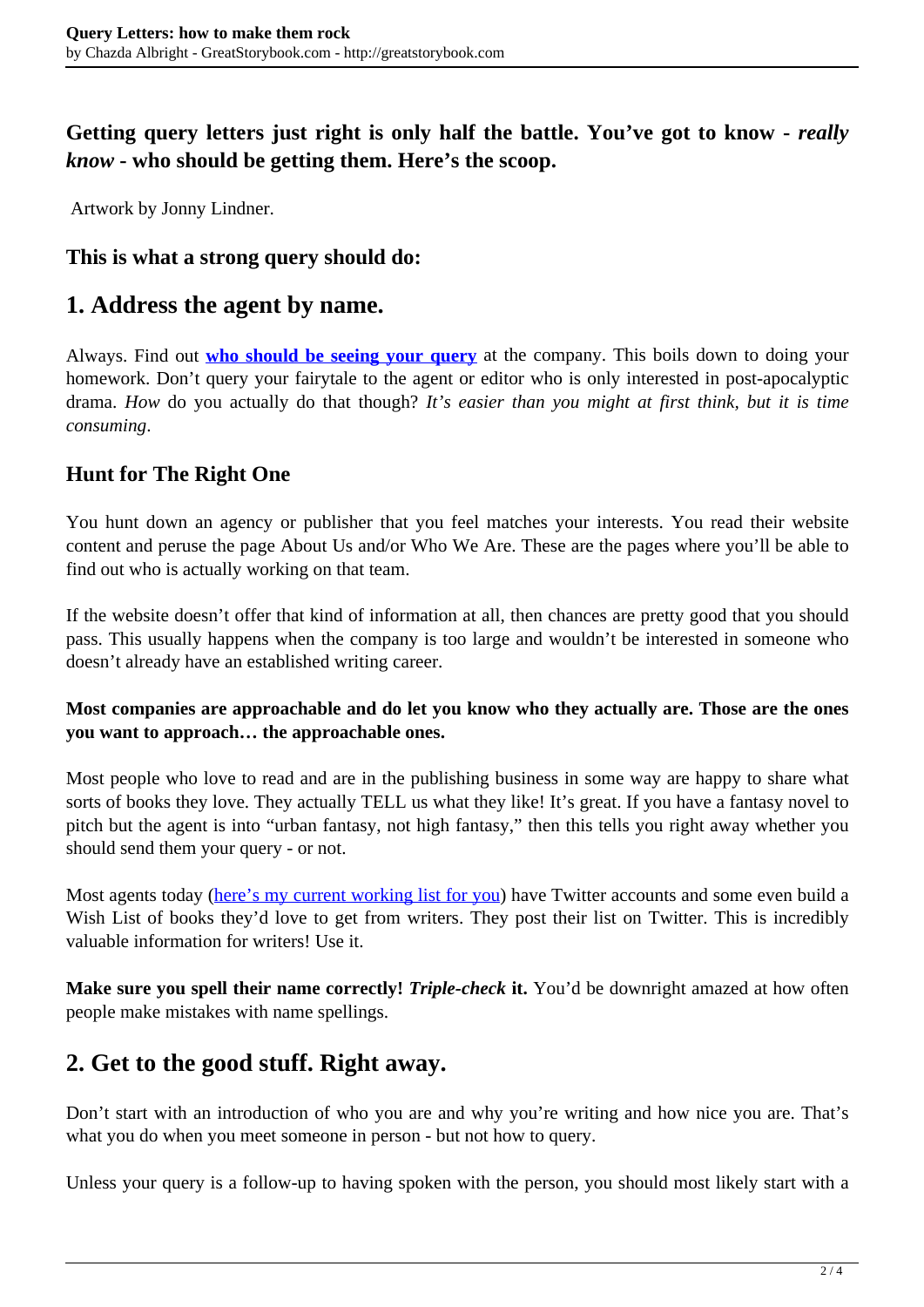hook. Think about a great movie poster. There's always a tagline on it. You could start with that. (NOTE: Do not use a tagline generator program. While playing with these can be fun, they will not churn-out a usable tagline.)

# **3. Write Copy.**

Think about what you typically find on the back cover of a book. I love reading copy (that's what you call the back cover pitch). It's a snappy, to-the-bones description of what the book is about. Write about your story in these terms. Short and sweet, just like the backside of a book.

Make sure your copy captures these four things:

- The tone of your story.
- The best possible explanation of the story set-up without giving away the ending.
- Express what sort of feelings the reader will get from this. You can get that from the copy of a book – your query has to do the exact same thing.
- Make it irresistible. Take care of [word choice](http://greatstorybook.com/watch-your-language/) (be picky and specific and match the tone of your story, and also have perfect spelling and grammar).

## **4. Express why you've chosen that person to query.**

There are several ways to do this, but one way is to mention the titles they've brought to the market and how they compare to your project. This shows the agent/editor that you're interested in what they do and that you're familiar with the market. If they haven't dealt with anything like your book (not even close?), then you might be querying the wrong person.

Did you see the agent or editor give a presentation or teach a webinar? You should mention that for sure. If you actually met them in person, don't keep that a secret!

# **5. Sell** *You***.**

There are a few ways you can briefly pitch your ability to make this book a success. This isn't where you brag about how fabulous your story is or explain how sure you are that it will be a big hit. **So how do you sell you? Try these things:**

- It's about Platforms, and I don't mean heels. If you don't have an active Blog or Twitter account, don't worry. Just skip this part. But if you *do* have a following, this translates to you being able to draw an audience; that makes you more attractive as a potential client. This can only be good for you.
- Any *active* membership you have with a writing organization or guild gives a sense of your dedication.
- If you've won awards for your writing, *only* mention that if it's for the *same kind of writing* you're currently pitching. But if you're pitching a [chapter book](http://greatstorybook.com/how-to-write-a-chapter-book/) about a teenaged werewolf detective, your first prize for best poetry has no relevance. Don't write about that.
- Do not mention your age, weight or how much your kids/mom/friends love the story. DO NOT